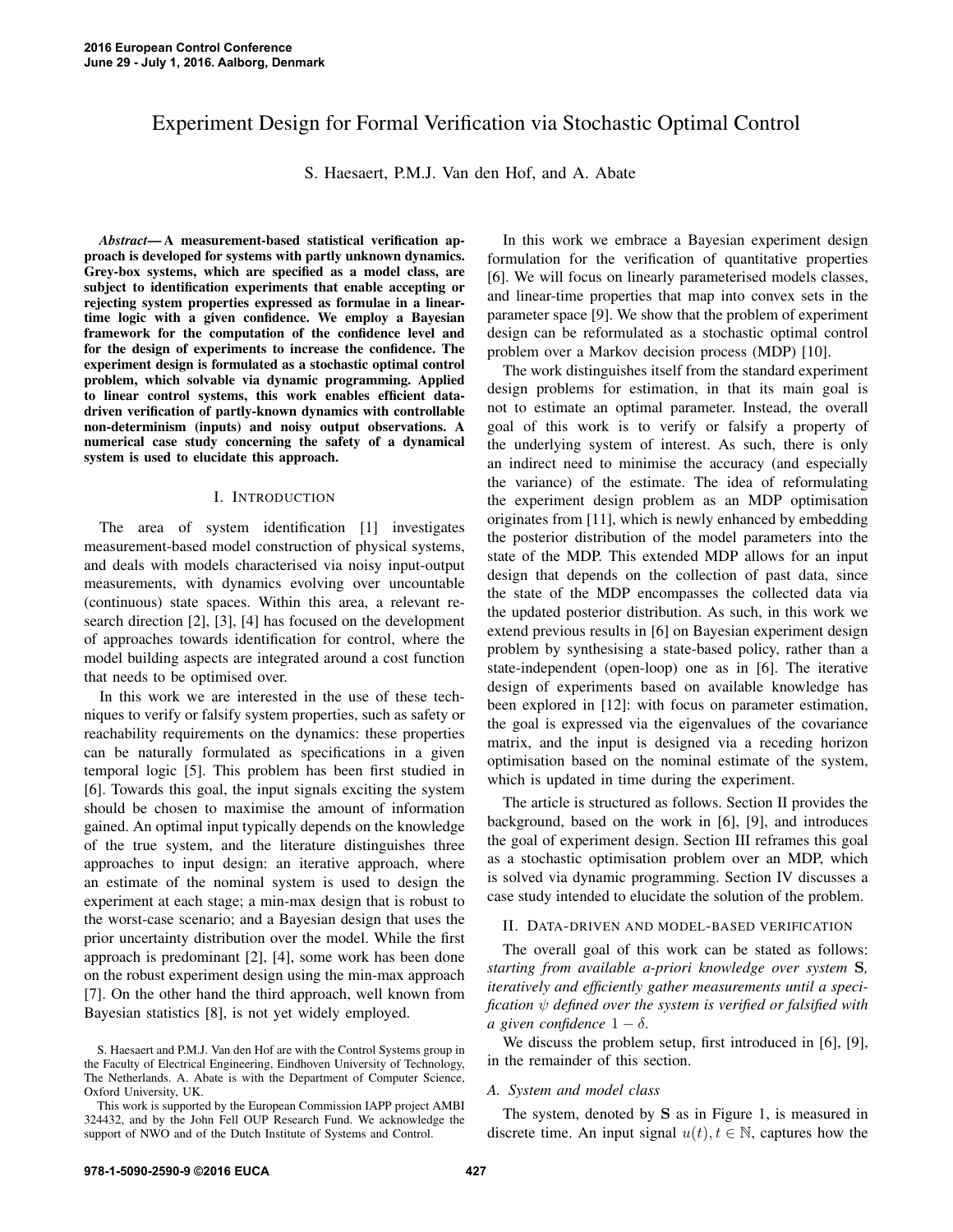

Fig. 1: System S has input  $u(t)$  and output  $y_0(t)$ . In the measurement setup, the measured output  $\tilde{y}(t)$  includes the system output  $y_0(t)$  and the measurement noise  $e(t)$ .

environment acts on the system. Similarly, the output  $y_0(t)$ indicates how the system interacts with the environment (namely, how it can be measured). The measurements  $\tilde{y}(t)$ at  $t \in \mathbb{N}$  of  $y_0(t)$  are disturbed by the measurement noise  $e(t)$ .

The behaviour of a deterministic system can be described by mathematical models as a (causal) relation between the system input and output. In most cases the knowledge of the behaviour of a system is only partial, making it impossible to represent the system with a "true" model. In such cases, a-priori available knowledge allows to construct a model set  $\mathcal{G}$ , with elements  $M \in \mathcal{G}$  representing possible mathematical models of S. Let us denote a parameterisation of the model set G as the mapping  $M(\cdot): \Theta \to \mathcal{G}$ , from the parameters  $\theta \in \Theta$  in the parameter set, which is a subset of a Euclidean space  $\Theta \subset \mathbb{R}^d$ , to the models M in G. This allows for a parametrised expression of the model set as  $\mathcal{G} = \{ \mathbf{M}(\theta) | \theta \in$ Θ}. The chosen parameterised model set is assumed to contain the "true" model denoted as  $\mathbf{M}(\theta^0)$ ,  $\theta^0 \in \Theta$ , which exactly represents the behaviour of the system S. The uncertainty about  $\mathbf{M}(\theta^0)$  is structured as a distribution over the parameter set  $\Theta$ . It is then the (unknown) model denoted by  $\mathbf{M}(\theta^0) = \mathbf{S}$  that we would ideally like to formally modelcheck.

It is possible to collect data of the system by exciting it with an input sequence  $\mathbf{u}_{N_s}$  =  $\begin{bmatrix} u(0) & u(1) & \dots & u(N_s - 1) \end{bmatrix}^T$ , with  $N_s$  the length of the input sequence. Noisy observations  $\tilde{y}(t)$  of the output  $y_0(t)$ are classically perturbed by Gaussian white noise  $e(t)$  that is additive to  $y_0(t)$ , i.e.  $\tilde{y}(t) = y_0(t) + e(t)$ . Let us denote the output samples obtained by exciting the system with the input  $\mathbf{u}_{N_s}$  as  $\tilde{\mathbf{y}}_{N_s} = \begin{bmatrix} \tilde{y}(1) & \tilde{y}(2) & \dots & \tilde{y}(N_s) \end{bmatrix}^T$ . The collected input-output data contains statistical information on the behaviour of the system, and allows to refine the uncertainty distribution over the parameter space, as discussed in the second part of this section.

### *B. Properties and confidence of satisfaction*

Let us define  $\Theta_{\psi} \subseteq \Theta$  to be the maximal feasible set of parameters, such that for every parameter in that set the property  $\psi$  holds, i.e.  $\forall \theta \in \Theta_{\psi} : \mathbf{M}(\theta) \models \psi$  and  $\forall \theta \notin \Theta_{\psi} : \mathbf{M}(\theta) \neq \psi$ . The formula  $\mathbf{M}(\theta) \models \psi$  reads as "the model satisfies property  $\psi$ ". We are interested in temporal properties that, given a set of parameterised models  $\mathbf{M}(\theta)$ , translate to polytopic sets of feasible parameters (cf. Fig. 2): this is the case of specifications, for instance certain safety requirements, expressed in a fragment of linear temporal logic [9]. The work in [9] discusses how to synthesise set  $\Theta_{\psi}$ 



Fig. 2: Example of a feasible set  $\Theta_{\psi}$  in a two-dimensional  $\theta = (\theta_1, \theta_2)$ parameter space, obtained by synthesising parameters  $\theta$  that are such that  $\mathbf{M}(\theta) \models \psi$  [9].

for parameterised LTI models and specific sets of linear-time properties.

The confidence (or credibility in Bayesian literature) in a specification  $\psi$  defined over system **S** is computed based on the uncertainty distribution over  $\Theta_{\psi}$ : given a prior uncertainty distribution  $p(\theta)$ , the confidence is computed as  $\mathbf{P}\big(\Theta_\psi\big) \;\; = \;\; \int_{\Theta_\psi} p\big(\theta\big) d\theta, \;$  whereas after an additional experiment and parametric inference (next paragraph), the aposteriori uncertainty distribution  $p\big(\theta|\tilde{{\mathbf{y}}}_{N_s}, {\mathbf{u}}_{N_s}\big)$  can be used to compute the confidence as

$$
\mathbf{P}\left(\Theta_{\psi}|\tilde{\mathbf{y}}_{N_s},\mathbf{u}_{N_s}\right) = \int_{\Theta_{\psi}} p\left(\theta|\tilde{\mathbf{y}}_{N_s},\mathbf{u}_{N_s}\right) d\theta. \tag{1}
$$

According to the Bayesian probability calculus [8], the confidence of a property becomes the measure of the uncertainty distribution. Given a prior distribution  $p(\theta)$  and a data set  $\tilde{\mathbf{y}}_{N_s}$  obtained by taking  $N_s$  measurements of  $\tilde{y}(t)$ , the aposteriori uncertainty distribution  $p(\theta | \tilde{{\mathbf{y}}}_t, {\mathbf{u}}_t)$  is based on parametric inference [8], [13] structured over the parameter set Θ as

$$
p(\theta \mid \tilde{\mathbf{y}}_{N_s}, \mathbf{u}_{N_s}) = \frac{p(\tilde{\mathbf{y}}_{N_s} | \theta, \mathbf{u}_{N_s}) p(\theta)}{\int_{\Theta} p(\tilde{\mathbf{y}}_{N_s} | \theta, \mathbf{u}_{N_s}) p(\theta) d\theta}.
$$
 (2)

#### *C. Experiment design for formal verification with confidence*

As discussed earlier, we are interested in generating system data to refine the uncertainty distribution over the parameter space and to increase the confidence in the satisfaction (or lack thereof) of a property. We assume that the identification experiment is started at  $t = 0$ , and is stopped at a given time t when we have a sufficient confidence over the statement  $S \vDash \psi$ , namely  $\mathbf{P}(\Theta_{\psi} | \tilde{\mathbf{y}}_t, \mathbf{u}_t) > 1 - \delta$ , or over its complement  $S \nvDash \psi$ , namely  $1 - P(\Theta_{\psi} | \tilde{\mathbf{y}}_t, \mathbf{u}_t)$  $1 - \delta$ . We want to terminate the experiment as soon as possible: to this end we can choose the inputs  $u(t)$  based on a model of the system, on  $\tilde{\mathbf{y}}_t$  and  $\mathbf{u}_t$ , and within the set of allowed experiment inputs  $u(t) \in \mathcal{E}$  (for example  $\mathcal{E} := \{u \in [-u_{max}, u_{max}]\}.$ 

## III. BAYESIAN EXPERIMENT DESIGN: MDP FORMULATION AND OPTIMISATION

Let us consider linearly-parameterised models, such as models parameterised with orthonormal basis functions. This model class is able to represent a wide set of physical systems [14, Chapter 4 and 7]. Consider models within a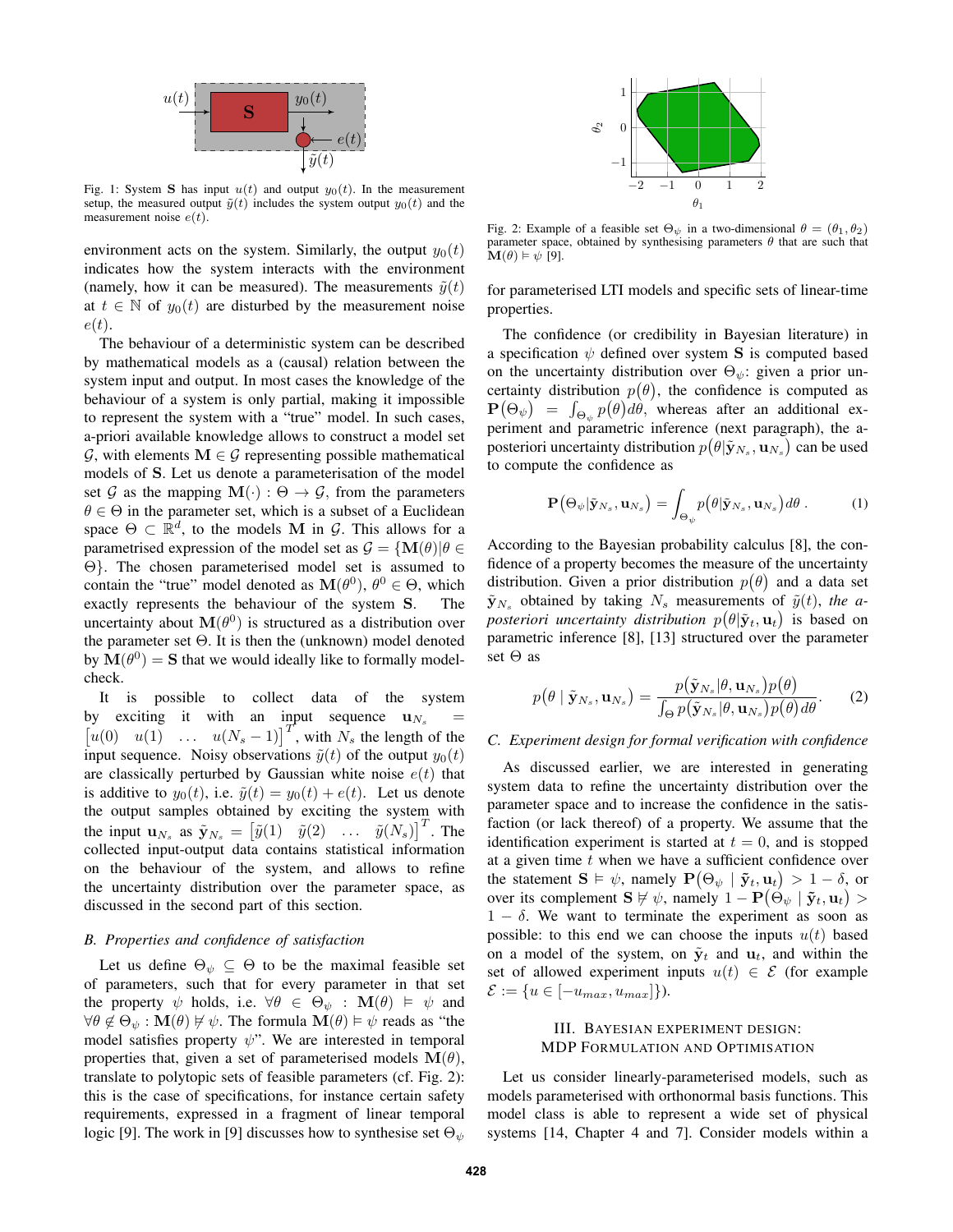linearly-parameterised model class  $G$  to have the following state-space realisation

$$
\mathbf{M}(\theta): \begin{cases} x(t+1) = Ax(t) + Bu(t), \\ \hat{y}(t,\theta) = \theta^T x(t), \end{cases}
$$
 (3)

which is linearly parameterised by  $\theta = [\theta_1 ... \theta_n]^T \in \Theta \subset$  $\mathbb{R}^n$ . We assume that system **S** has a representation  $\mathbf{M}(\theta^0)$  in this model set, with unknown parameter  $\theta^0$ , and has an output denoted as  $y_0(t) = \hat{y}(t, \theta^0)$ . Without loss of generality, it is assumed that the initial state of the system and of the model representing it is  $x(0) = 0$ , both in the identification experiment and for the verification of the property. This is a common assumption for verification procedures and identification experiments, and can be relaxed to any known  $x(0) \in \mathbb{R}^n$  or to any probability distribution for  $x(0)$ . As mentioned earlier, we assume that the measurements are perturbed by an additive zero-mean, white, Gaussian-distributed measurement noise with variance  $\sigma_e^2$ , i.e.  $\mathcal{N}(0, \sigma_e^2)$ , which is uncorrelated with the input.

# *A. MDP formulation*

 $p(\mu$ 

*Definition 1 (General Markov process):* A discrete-time MDP, denoted as  $\Sigma = (\mathbb{X}, \mathbb{U}, T_x)$ , is comprised of:

- a continuous (uncountable) state space  $\mathbb{X} \subset \mathbb{R}^n$ ;
- an action space U consisting of a possibly uncountable number of actions, which we equate with  $\mathcal{E}$ ;
- a Borel-measurable stochastic kernel  $T_x$ , which assigns to each state-action pair  $x \in \mathbb{X}$  and  $a \in \mathbb{U}$  a probability distribution  $T_x(\cdot | x, a)$  over X.

For a given parameter  $\theta$ , model  $\mathbf{M}(\theta)$  in (3) can be regarded as a discrete-time Markov process, expressed at time  $k$  with a deterministic transition corresponding to a Dirac distribution (a point distribution), namely  $T_x(dx'|x, u) =$  $\delta_{Ax+Bu}$  (dx'). Of interest to us is a Markov representation of the Bayesian inference procedure, where the posterior distributions in (2) can be computed recursively. More precisely, a prior  $p(\theta) = \mathcal{N}(\mu, R)$  is updated via Bayesian inference from system-drawn data  $\{u_t, \tilde{y}_t\}$  up to time t. Both the resulting posterior probability distribution  $p(\theta | \mathbf{u}_t, \tilde{\mathbf{y}}_t) =$  $\mathcal{N}(\mu^+, R^+)$ , the data realisation  $\tilde{\mathbf{y}}_t$ , and the unknown true parameter  $\theta$  can be described by random variables with Gaussian distributions given as

$$
p(\tilde{\mathbf{y}}_t \mid \theta, \mathbf{u}_t) = \mathcal{N}\big(\Phi^T(\mathbf{u}_t)\theta, I\sigma_e^2\big),\tag{4a}
$$

$$
p(\tilde{\mathbf{y}}_t | \mathbf{u}_t) = \mathcal{N}(\Phi^T(\mathbf{u}_t)\mu, R_{\tilde{\mathbf{y}}_t}),
$$
  
\n
$$
R_{\tilde{\mathbf{y}}_t} = [\sigma_e^2 I + \Phi^T(\mathbf{u}_t) R \Phi(\mathbf{u}_t)],
$$
\n(4b)

$$
p(\theta \mid \tilde{\mathbf{y}}_t, \mathbf{u}_t) = \mathcal{N}(\mu^+, R^+), \tag{4c}
$$

$$
R^{+} = \left[R^{-1} + \sigma_e^{-2} \Phi(\mathbf{u}_t) \Phi^T(\mathbf{u}_t)\right]^{-1}, \quad (4d)
$$

$$
\mu^{+} = R^{+} \left[ R^{-1} \mu + \sigma_{e}^{-2} \Phi(\mathbf{u}_{t}) \tilde{\mathbf{y}}_{t} \right],
$$
  
 
$$
^{+}|\theta, \mathbf{u}_{t}) = \mathcal{N}(\mu, R - R^{+}), \qquad (4e)
$$

with  $\Phi(\mathbf{u}_t) = [x(1) \dots x(t)] \in \mathbb{R}^{n \times t}$ . In (4a), the distribution over the expected data  $\tilde{\mathbf{y}}_t = \begin{bmatrix} \tilde{y}(1) & \dots & \tilde{y}(t) \end{bmatrix}^T$ , conditioned on the parameter  $\theta$  and the input sequence  $\mathbf{u}_t$ , can be computed from the distribution of the measurement noise. Its mean is a linear mapping of the input data to the matrix  $\Phi(\mathbf{u}_t)$ . Marginalised over the prior distribution, this is the data distribution conditioned on the input alone, as per (4b). The posterior distribution  $p(\theta | \tilde{\mathbf{y}}_t, \mathbf{u}_t)$  in (4c) provides an expression for (2), and yields the prior distribution for the next iteration of the procedure.

Employing Gaussian distributions we can rewrite the iterative data collection above via data sets of length one as an MDP. More precisely, let the MDP be defined by the following stochastic transitions

$$
x(t + 1) = Ax(t) + Bu(t),
$$
  
\n
$$
\mu(t + 1) = \mu(t) + R(t)x(t + 1)v(t),
$$
  
\n
$$
R(t + 1) = R(t) - R(t)x(t + 1)\Sigma(t)x(t + 1)^{T}R(t),
$$
  
\n
$$
v(t) \sim \mathcal{N}(0, \Sigma(t)),
$$
  
\n
$$
\Sigma(t) = (\sigma_e^2 + x(t + 1)^{T}R(t)x(t + 1))^{-1}.
$$

We refer to this model as  $\Sigma_{\theta}$  (as opposed to  $\mathbf{M}(\theta)$  in (3)) for later use. Denote by  $\mathbb{S}^n$  the set of real symmetric matrices  $M = M^T \in \mathbb{R}^{n \times n}$ . Since the covariance  $R \in \mathbb{S}^n$ , it can be uniquely defined by its upper triangular elements, denoted by  $r \in \mathbb{R}^{(n+1)n/2}$ . This means that there exists a one-to-one mapping from the variances in matrix  $R \in \mathbb{S}^n$ to points  $r \in \mathbb{R}^{(n+1)n/2}$ , that is  $f_R : \mathbb{R}^{(n+1)n/2} \to \mathbb{S}^n$ and  $f_r : \mathbb{S}^n \to \mathbb{R}^{(n+1)n/2}$ , where  $f_r = f_R^{-1}$ . For a given mapping  $f_r$ , the MDP  $\Sigma_\theta$  has as state space  $\mathbb{X}_\theta$  with elements  $x_{\theta} = (x, \mu, r) \in \mathbb{R}^n \times \mathbb{R}^n \times \mathbb{R}^{n(n+1)/2}$  and takes as input signals  $u \in \mathbb{U}$ .

Given a prior distribution  $p(\theta) \sim \mathcal{N}(\mu(0), R(0)), \mu(0) =$  $\mu$ ,  $R(0) = R$ , and given an initial state for  $\mathbf{M}(\theta)$ , the initial state of the MDP is given as  $x_{\theta}(0) = (x(0), \mu(0), f_r(R(0))).$ At every time instant the input can be selected as a function of the state  $x_{\theta}$  of the MDP.

*Definition 2 (Markov policy):* A Markov policy  $\pi$  over the horizon  $[0, N_s]$  is a sequence  $\pi = (\pi_0, \pi_1, \ldots, \pi_{N_s-1})$ of measurable maps,  $\pi_k : \mathbb{X}_{\theta} \to \mathbb{U}, k = 0, 1, \ldots, N_s - 1$ , from the state space  $\mathbb{X}_{\theta}$  to the action space U. The set of Markov policies is denoted as Π.

*Remark 1:* We refer the reader to [15] for a complete discussion on measurability issues related to Markov decision processes over continuous state and control spaces, and to corresponding optimal control problems. In this work we refer for simplicity to general measurability requirements, as in the previous statement.

The goal of this work is the design of a Markov policy for  $\Sigma_{\theta}$ , to attain an efficient data collection for the verification (with a given confidence level) of a property defined over the unknown system S.

# *B. Experiment setup*

Suppose we perform an experiment on S with a given policy  $\pi \in \Pi$ . At the start of the experiment, the MDP  $\Sigma_{\theta}$  is initiated as  $x_{\theta}(0) = (x(0), \mu(0), f_r(R_0))$ , where  $x(0)$ is the initial state of S and where the normal distribution  $\mathcal{N}(\mu_0, R_0)$  represents the prior uncertainty distribution of  $\theta_0$ . At  $t = 0$  the control input  $u(0)$  is selected based on the policy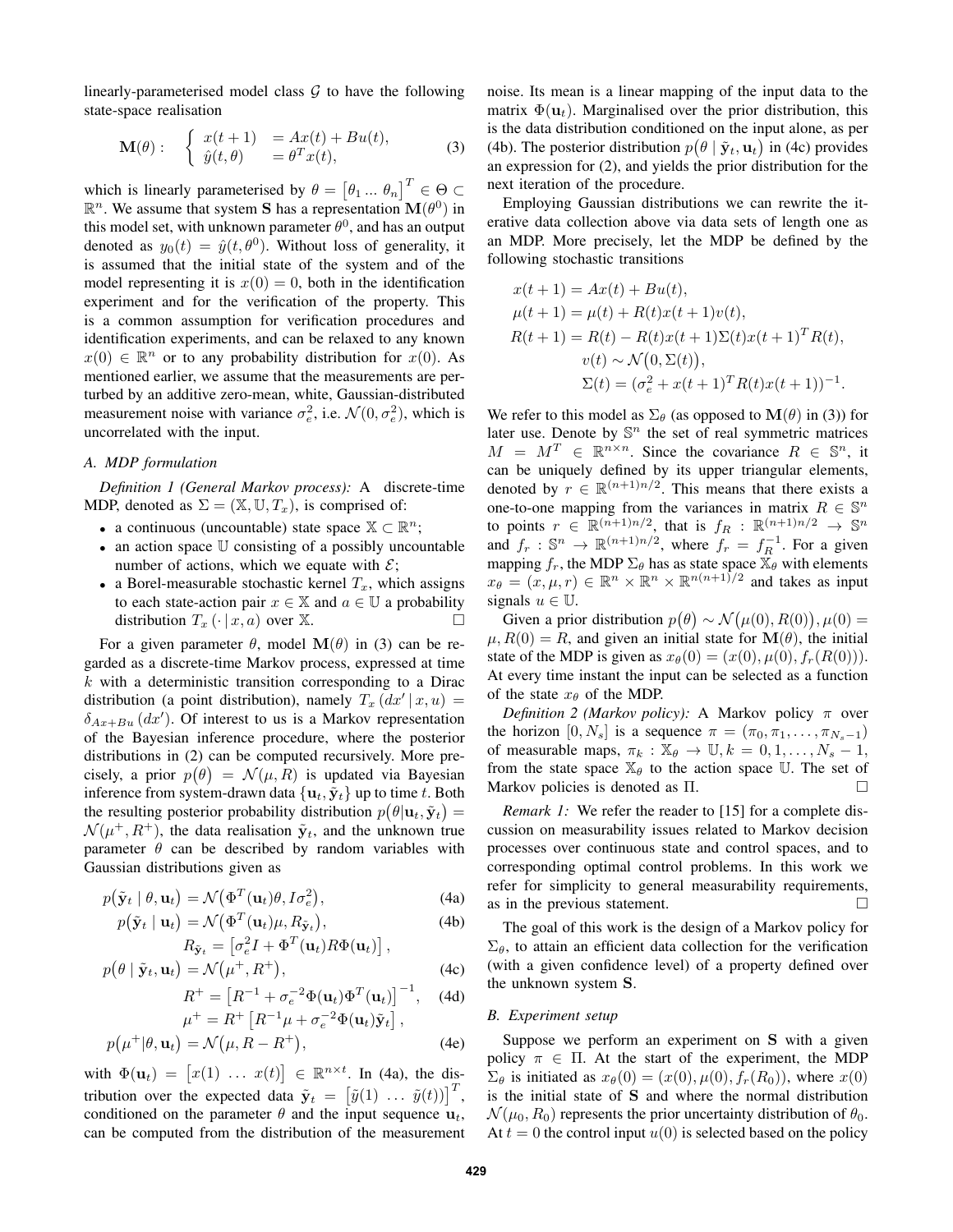$u(0) = \pi_0(x_\theta(0))$ . The subsequent transition from  $x_\theta(0)$  to  $x_{\theta}(1)$  is governed by deterministic transitions for  $x(0)$  to  $x(1)$  and for  $r(0)$  to  $r(1)$ , and by a stochastic transition for  $\mu(0)$  to  $\mu(1)$  obtained from the measured output  $\tilde{\eta}(1)$ as in (4c). At every subsequent time instant the input is chosen based on the current state and the stochastic part of the transition is obtained as a function of the measured output drawn from S. For the latter, the MDP  $\Sigma_{\theta}$  gives the uncertainty distribution of this transition based on the current state of the MDP  $x_{\theta}(t) = (x(t), \mu(t), r(t))$ . Remember that the current state of the system represents the collection of past measurements  $\tilde{\mathbf{y}}_t$ .

### *C. Experiment design via MDP optimisation*

The experiment is successfully completed at time  $t \in$ N when  $\theta_0 \in \Theta_{\psi}$  or  $\theta_0 \in \Theta \setminus \Theta_{\psi}$ , with associated confidence of at least  $1 - \delta$ , and where  $\theta_0 \sim \mathcal{N}(\mu(t), R(t)),$ with  $R(t) = f_R(r(t))$ . Denote set  $K \subset \mathbb{X}_{\theta}$  as the set of states  $(x, \mu, r)$  associated with the required confidence on  $\theta_0 \sim \mathcal{N}(\mu, f_R(r))$ . Hence a given state trajectory  ${x_{\theta}(t) | 0, 1, \ldots, N_s}$  represents a successful experiment if it reaches the target set  $K$ . This property can be expressed as

$$
\exists j \in [0, N_s] : x_{\theta}(j) \in K.
$$

If in addition the state of the MDP is required to stay within a given safe set  $A$ , then the success of an experiment within the finite horizon becomes equivalent to a finite-horizon reachavoid (or constrained reachability) property [5] over a safe set  $A$  and target set  $K$ . This can be expressed as

$$
\exists j \in [0, N_s] : x_{\theta}(j) \in K \land \forall i \in [0, j - 1] : x_{\theta}(i) \in A \setminus K.
$$

Specifications on the MDP that can be encoded as safety ones include all the requirements on the safe operating range of the system S.

The probability associated to this event can be characterised as a boolean expression using indicator functions [15], [16], which leads to an expectation over the state trajectories as

$$
r_{x_{\theta}(0)}^{\pi}(K, A) = \mathbb{E}_{x_{\theta}(0)}^{\pi} \bigg[ \sum_{j \in [0, N_s]} \mathbf{1}_{K}(x_{\theta}(j)) \prod_{i=0}^{j-1} \mathbf{1}_{A \setminus K}(x_{\theta}(i)) \bigg],
$$

where  $\mathbf{1}_B(x) = 1$  if  $x \in B$ , and otherwise it is equal to 0.

To attain short experiments, let us *penalise* the time it takes to achieve the required confidence. Whilst above we have attached a value of 1 to each trajectory reaching the target set, let us instead consider a discount factor  $\gamma \in (0,1)$ attached to each time step that  $x_{\theta}$  stays in  $A \setminus K$  before reaching K. Denoting  $1_B^{\gamma}(x) = \gamma 1_B(x)$ , the expression for the experiment design objective becomes

$$
s_{x_{\theta}(0)}^{\pi}(K, A) = \mathbb{E}_{x_{\theta}(0)}^{\pi} \bigg[ \sum_{j \in [0, N_s]} \mathbf{1}_{K}(x_{\theta}(j)) \prod_{i=0}^{j-1} \mathbf{1}_{A \setminus K}^{\gamma}(x_{\theta}(i)) \bigg].
$$

In the sequel we refer to  $s_{x_{\theta}(0)}^{\pi}(K, A)$  as the *discounted reach-avoid property*. Notice that unlike the reachavoid probability  $r^{\pi}_{x_{\theta}(0)}(K, A)$ , the discounted equivalent

 $s^{\pi}_{x_{\theta}(0)}(K, A)$  is not induced by a probability over the trajectories of  $\Sigma_{\theta}$ . Still the discounted quantity  $s^{\pi}_{x_{\theta}(0)}(K, A)$  over the traces of  $\Sigma_{\theta}$  can be written as a reach-avoid probability  $r^{\pi}_{\bar{x}_{\theta}(0)}(K, A)$  for an extended MDP  $\bar{\Sigma}_{\theta}$ , which includes a transition probability of  $(1 - \gamma)$  to model the possibility that the experiment is terminated preemptively.  $\bar{\Sigma}_{\theta}$  extends the state space of  $\Sigma_{\theta}$  with two discrete modes:  $q_1$  for the experiment being *active* and  $q_2$  for the experiment being *interrupted preemptively*.

For a given policy  $\pi$ , the time-dependent value function  $\mathbf{W}_k^{\pi}: \mathbb{X}_{\theta} \to [0, 1]$ , defined as

$$
\mathbf{W}_k^{\pi}(x_{\theta}) = \mathbb{E}^{\pi} \left[ \sum_{j \in [k+1,N_s]} \mathbf{1}_{K}(x_{\theta}(j)) \prod_{i=k+1}^{j-1} \mathbf{1}_{A \setminus K}^{\gamma}(x_{\theta}(i)) \middle| x_{\theta}(k) = x_{\theta} \right],
$$

is the  $\gamma$ -*discounted* probability that the state trajectory  ${x_{\theta}(k+1), \ldots, x_{\theta}(N_s)}$ , starting from  $x_{\theta}(k)$ , will reach the target set K within the time horizon  $[k, N_s]$ , while staying within the safe set A. This function allows expressing the discounted reach-avoid probability backward recursively, as follows.

*Proposition 3:* Given a policy  $\pi = (\pi_0, \pi_1, \dots, \pi_{N_s-1}),$ define function  $\mathbf{W}_k^{\pi} : \mathbb{X}_{\theta} \to [0, 1]$  by backward recursion

$$
\mathbf{W}_{k}^{\pi}(x_{\theta}) = \mathbb{E}_{x_{\theta}}^{\pi_{k}} \left[ \mathbf{1}_{K}(x_{\theta}^{t+1}) + \mathbf{1}_{A \setminus K}^{\gamma}(x_{\theta}^{t+1}) \mathbf{W}_{k+1}^{\pi}(x_{\theta}^{t+1}) \right],
$$

with the compact notation  $x_{\theta}^{t+1} \sim T_x(\cdot | x_{\theta}, \pi_k(x))$  for  $k = N_s - 1, N_s - 2, \dots, 0$ , and initialised with  $\mathbf{W}_{N_s}^{\pi}(x_{\theta}) =$ 0. Then for any initial state  $x_{\theta}(0) \in \mathbb{X}_{\theta}$ , the discounted probabilistic reach-avoid property  $s^{\pi}_{x_{\theta}(0)}(K, A)$  is

$$
s^{\pi}_{x_{\theta}(0)}(K, A) = \mathbf{1}_{K}(x_{\theta}(0)) + \mathbf{1}_{A \setminus K}^{\gamma}(x_{\theta}(0))\mathbf{W}_{0}^{\pi}(x_{\theta}(0)). \quad \Box
$$

*Proof:* The proof follows [16, Lemma 4], where the above statement is proven for a value function  $V_k^{\pi}(x) =$  $\mathbf{1}_K(x) + \mathbf{1}_{A\setminus K}(x)W_k^{\pi}(x)$ . To allow for the discounting, extend the state space with two discrete modes as described above. Consider an extended safe set  $\overline{A} := \{q_1\} \times A$  and a target set  $K := \{q_1, q_2\} \times K$ . Let the probability of going from  $q_1$  to  $q_2$  be  $1 - \gamma$  for any continuous state in  $A \setminus K$ . The proof follows [16].

Rather than selecting and fixing a policy  $\pi$ , as done above, we now focus on the optimal control problem, which seeks the Markov policy  $\pi^*$  that maximises the discounted probabilistic reach-avoid property, and which is such that  $s_{x_{\theta}(0)}^*(K, A) = \sup_{\pi \in \Pi} s_{x_{\theta}(0)}^{\pi}(K, A)$ . This optimal policy can be characterised as follows.

*Proposition 4:* Define functions  $\mathbf{W}_{k}^{*} : \mathbb{X}_{\theta} \rightarrow [0, 1]$ , by the backward recursions

$$
\mathbf{W}_{k}^{*}(x_{\theta}) = \sup_{u \in \mathbb{U}} \mathbb{E}_{x_{\theta}}^{u} \Big[ \mathbf{1}_{K}(x_{\theta}^{t+1}) + \mathbf{1}_{A \setminus K}^{\gamma}(x_{\theta}^{t+1}) \mathbf{W}_{k+1}^{*}(x_{\theta}^{t+1}) \Big],
$$

with  $x_{\theta}^{t+1} \sim T_x \left( \cdot \, | \, x_{\theta}, u \right)$  for  $k = N_s - 1, N_s - 2, \dots, 0$ , and initialized by  $W^*_{N_s}(x_\theta) = 0$ . Then for any initial state  $x_0 \in \mathbb{X}$ the optimal probabilistic reach-avoid property  $s_{x_{\theta}(0)}^*(K, A)$ can be expressed as

$$
s_{x_{\theta}(0)}^{*}(K, A) = \mathbf{1}_{K}(x_{\theta}(0)) + \mathbf{1}_{A \setminus K}^{\gamma}(x_{\theta}(0))\mathbf{W}_{0}^{*}(x_{\theta}(0)).
$$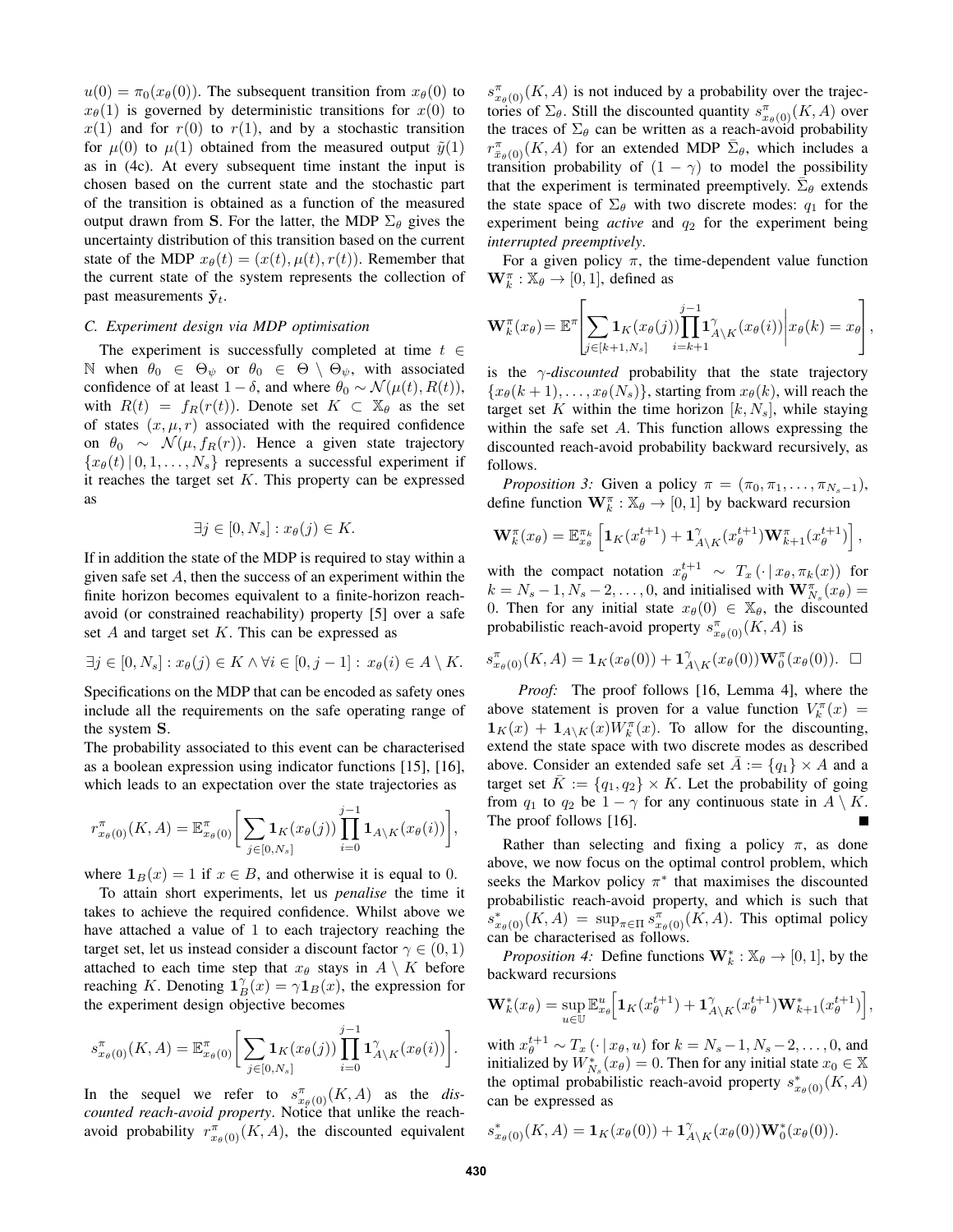Furthermore,  $\pi_k^* : \mathbb{X}_{\theta} \to \mathbb{U}$  for  $k = N_s - 1, N_s - 2, \dots, 0$ , is such that  $\forall x_{\theta} \in \mathbb{X}_{\theta}$ :

$$
\pi_k^*(x_\theta) = \arg \max_{u \in \mathbb{U}} \mathbb{E}_{x_\theta}^u \Big[ \mathbf{1}_K (x_\theta^{t+1}) + \mathbf{1}_{A \backslash K}^\gamma (x_\theta^{t+1}) \mathbf{W}_{k+1}^* (x_\theta^{t+1}) \Big]
$$

and  $\pi^* = (\pi_0^*, \pi_1^*, \dots, \pi_{N_s-1}^*)$  is the optimal Markov policy for the discounted probabilistic reach-avoid.

*Proof:* The proof follows from that for probabilistic reach-avoid properties given in [15] and [16, Theorem 6].

The above proposition shows that there exists an optimal policy for the discounted reach-avoid problem that is deterministic. This implies that for every state  $x_{\theta}$  of  $\Sigma_{\theta}$ the optimal policy delivers a single control input, instead of a probability distribution over the set of possible control actions. This means that the set of deterministic Markov policies Π is sufficiently exciting for the experiment design problem.

The computation of  $s_{x_0}^*(K, A)$  is based on  $N_s$  recursions given in Proposition 4, which can be denoted by a dynamic programming operator **T** such that  $\mathbf{W}_{k}^{*} = \mathbf{TW}_{k+1}^{*}$ . Therefore the value of the optimal  $\gamma$ -discounted probabilistic reach-avoid property can be written as the composition of  $N_s$  mappings as  $s_{x_{\theta}(0)}^*(K, A) = \mathbf{1}_K(x_{\theta}(0))$  +  $\mathbf{1}_{A}^{\gamma}$  $\int_{A\setminus K}^{\gamma}(x_\theta(0))\left(\mathbf{T}^{N_s}\mathbf{W}_{N_s}^*\right)(x_\theta(0))$ . Let us qualitatively comment on the behaviour of the backwards recursions from  $\mathbf{W}_{k+1}^*$  to  $\mathbf{W}_k^*$ . Employing a  $\gamma$ -discounting, T is a contractive mapping, which allows tapping on typical results in stochastic optimal control [10]. As a result of this contractivity property, the mapping  $\mathbf{T}^{N_s}\mathbf{W}_{N_s}^*$  will converge, for increasing values of  $N<sub>s</sub>$ , to a unique value function associated to a corresponding infinite horizon problem. Hence, for problems over a long time horizon  $N_s$ , we expect to obtain a stationary policy [10], leading to the practical use of a time-independent and deterministic policy for the experiment design problem. Computed offline, this policy can then be implemented online during the identification experiment.

### *D. Computational aspects*

Although we have attained a formal characterisation of the experiment design problem by a stochastic optimal control formulation, the computation of the exact solution is seldom analytical. This is not only because the backwards recursions T cannot be in general expressed explicitly, but also because the target set  $K$  will often not have an analytical expression. Instead, the associated stochastic dynamic programming problem ought to be solved approximately.

This might lead to high computational costs of finding an accurate optimal policy. But these computations can be done offline, before the identification experiment, and approximation errors do not influence the validity of the confidence in a property of the system, they only change the optimality and hence the time that the experiment will take to complete. Approximate solutions can be obtained via numerical procedures or via sample-based algorithms. For a reduction of high computational costs related to the statespace dimensionality, one could consider a policy iteration scheme, which computes the solution to the associated infinite horizon problem [17], or a policy search scheme. Especially methods that rely on local dimensionality reduction to solve the problem approximately represent an area of interest for future work.

#### IV. ANALYSIS OF THE EXPERIMENT DESIGN PROBLEM

In this section we will look at a case study with a one-dimensional parameterised model. This allows us to analyse and clarify in depth the stochastic optimal control reformulation of the experiment design problem. This onedimensional problem leads to an optimisation problem over a three-dimensional MDP.

Consider the parameterised model:

$$
\mathbf{M}(\theta) : x(t+1) = \frac{1}{2}x(t) + u(t), \quad y_0(t) = \theta x(t),
$$

with measurements taken as

$$
\tilde{y}(t) = y_0(t) + e(t), \quad e(t) \sim \mathcal{N}(0, 0.5).
$$

Assume that the feasible set of parameters is given as  $\Theta_{\psi} = [-1, 1]$  (the details of property  $\psi$  not being of interest here). The objective is to design an experiment such that the confidence in the decision whether  $S \vDash \psi$  or  $S \not\models \psi$  based on the posterior probability distribution is at least  $1 - \delta$ , with  $\delta = 0.01$ . Consider a given set of allowed inputs for the experiment,  $\mathcal{E} = \{-1, 0, 1\}$ , and a maximal experiment time of  $N_s = 10$ . Since the state transitions of  $\mathbf{M}(\theta)$  are strictly stable, no additional requirements are raised on the allowed range of  $x(t)$ . Hence the safe set is chosen as  $A = X_{\theta}$ . At the start of the experiment the prior uncertainty is given as  $\mathcal{N}(\mu_0, R_0)$ , i.e.  $\mu(0) := \mu_0$  and  $R(0) := R_0$ , and the system is initialised at  $x(0) = x_0$  which, with no loss in generality, is assumed to be  $x_0 = 0$ .

#### *A. Standard iterative experiment design*

The standard approach to experiment design from the literature [11] would be to synthesise inputs over the whole time horizon  $\mathbf{u}_{N_s}$  before performing the experiment, based on an approximation of the posterior  $p(\theta | \tilde{\mathbf{y}}_{N_s}, \mathbf{u}_{N_s})$  chosen as  $\mathcal{N}(\mu(0), R(N_s))$ . Note that  $R(N_s)$  is the variance obtained after applying  $\mathbf{u}_{N_s}$  over the time horizon. The objective to design an experiment such that  $\max\{ \mathbf{P}(\Theta_\psi | \tilde{\mathbf{y}}_{N_s}, \mathbf{u}_{N_s}), 1 - \}$  $\mathbf{P}(\Theta_{\psi}|\tilde{\mathbf{y}}_{N_s}, \mathbf{u}_{N_s})\} \geq 1 - \delta$  would then be approximated as

$$
\max \{ \mathbf{P}(\hat{\theta} \in \Theta_{\psi}), 1 - \mathbf{P}(\hat{\theta} \in \Theta_{\psi}) \} \ge 1 - \delta,
$$
  
with  $\hat{\theta} \sim \mathcal{N}(\mu(0), R(N_s))).$ 

At certain values of  $\mu_0$  the used approximation  $\max\{P(\hat{\theta}\in\mathbb{R}^d)\}$  $(\Theta_{\psi}), 1 - \mathbf{P}(\hat{\theta} \in \Theta_{\psi})\}$  decreases monotonically for decreasing values of  $R(N_s)$ . This behaviour can especially be observed at the edges of the feasible set  $\Theta_{\psi}$ , that is for  $\mu_0 = 1$  or  $\mu_0 = -1$ , but it also affects  $\mu_0$  close to these edges. The decrease in maximal confidence for  $\mu_0 \in \{-1, 1\}$ can be explained as follows. When starting the experiment the confidence in  $S \not\models \psi$  is strictly larger than 0.5. Since  $\mu_0$ is located on the edge of  $\Theta_{\psi}$ , decreasing the variance gives a confidence in the feasible set that tends to 0.5. Hence for a decreasing variance, the maximal confidence tends to 0.5.